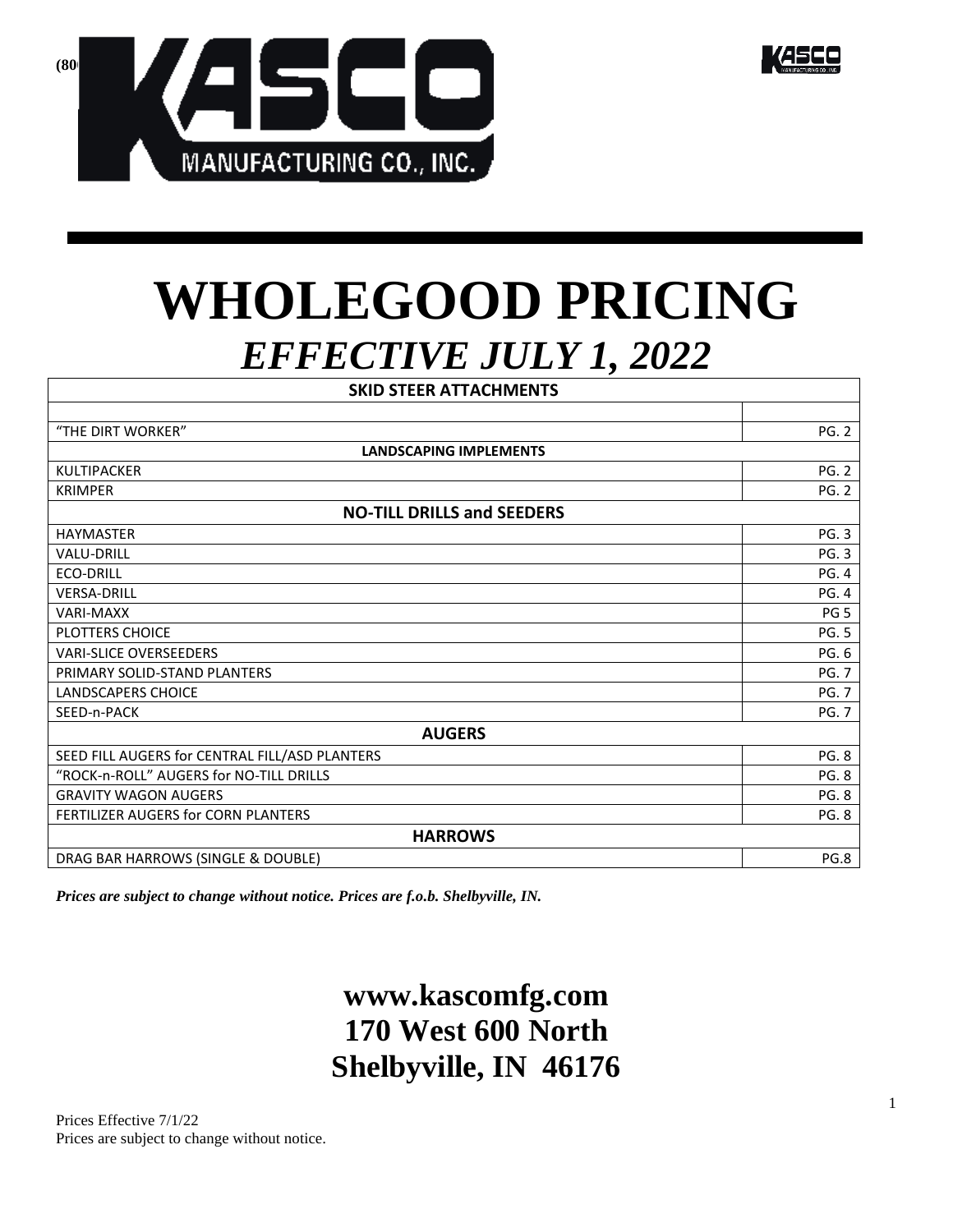

| <b>SKID STEER ATTACHMENTS</b> |                 |                                                              |      |       |           |
|-------------------------------|-----------------|--------------------------------------------------------------|------|-------|-----------|
|                               |                 | "THE DIRT WORKER"                                            |      |       |           |
| DW-1095                       |                 | SCARIFIER TOOL FOR UNIVERSAL MOUNT SKID STEERS, 6' wide      |      | 1185# | \$3250.00 |
| DW-2095                       |                 | SCARIFIER TOOL FOR UNIVERSAL MOUNT SKID STEERS, 7' WIDE      |      | 1350# | \$3720.00 |
| DW-6196                       |                 | OPTIONAL LEVELING BLADE, 6' WIDE                             |      | 87#   | \$1100.00 |
| DW-7196                       |                 | OPTIONAL LEVELING BLADE, 7' WIDE                             |      | 92#   | \$1225.00 |
| DW-1216                       |                 | <b>3-POINT HITCH FOR DIRT WORKER</b>                         |      | 220#  | \$650.00  |
|                               |                 | <b>LANDSCAPING IMPLEMENTS</b>                                |      |       |           |
| <b>KULTIPACKER</b>            |                 |                                                              |      |       |           |
| <b>KP-72</b>                  |                 | 6' 3-POINT CULTIPACKER                                       | 460# |       | \$2700.00 |
| <b>KP-96</b>                  |                 | 8' 3-POINT CULTIPACKER                                       | 620# |       | \$3780.00 |
|                               | <b>KRIMPERS</b> |                                                              |      |       |           |
| KKL-6S                        |                 | STANDARD DUTY CRIMPER - 6', 3-POINT,<br>NOTCHED COULTERS     | 330# |       | \$3725.00 |
| KKL-6HD                       |                 | HEAVY DUTY CRIMPER - 6', 3-POINT,<br><b>NOTCHED COULTERS</b> | 690# |       | \$6565.00 |
| KKL-8HD                       |                 | HEAVY DUTY CRIMPER - 8', 3-POINT,<br>NOTCHED COULTERS        | 810# |       | \$8620.00 |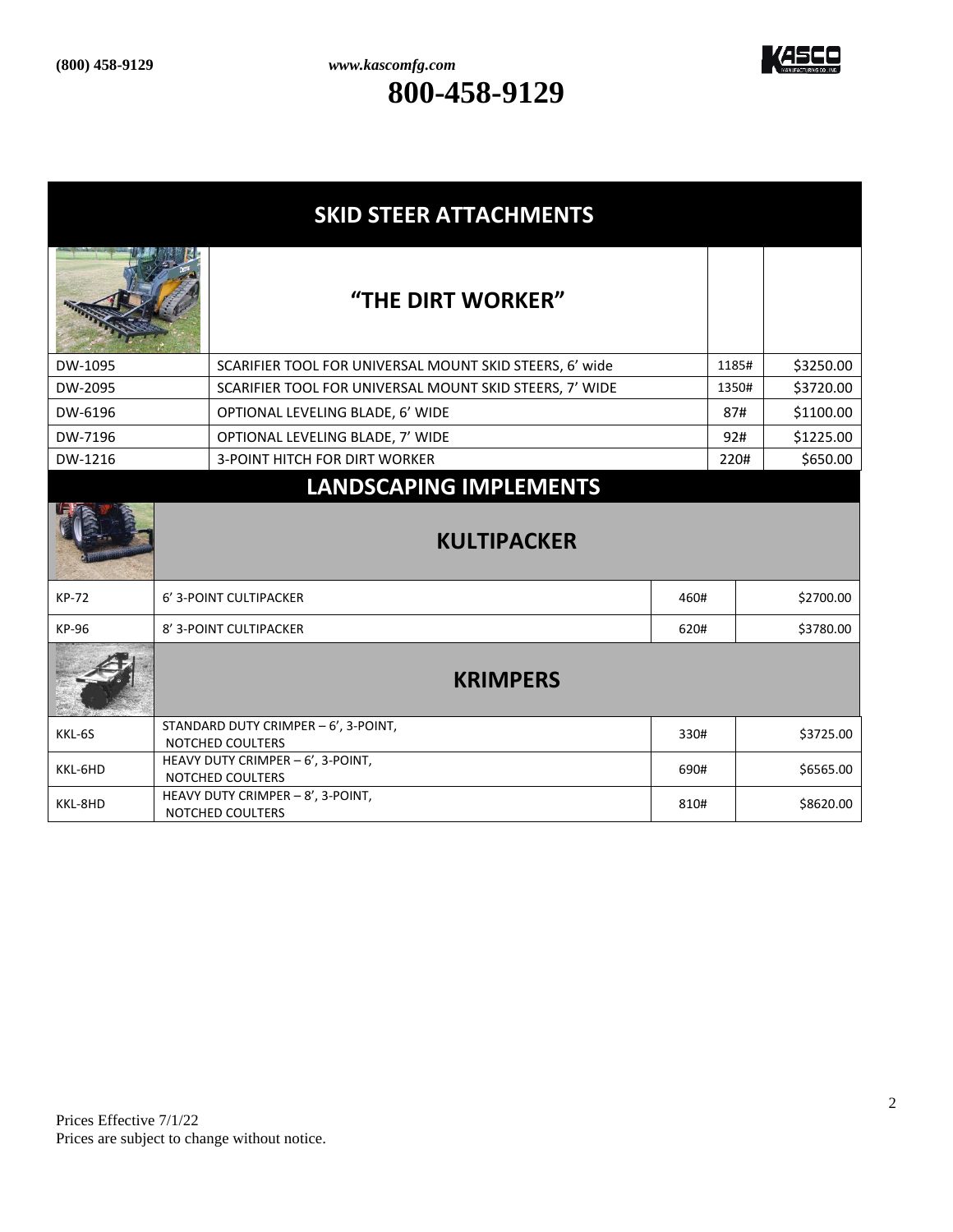

| <b>MINIMUM TILL DRILL</b>                                                                                                     |                                                                                      |              |                              |                     |           |                   |
|-------------------------------------------------------------------------------------------------------------------------------|--------------------------------------------------------------------------------------|--------------|------------------------------|---------------------|-----------|-------------------|
|                                                                                                                               | <b>THE HAYMASTER</b>                                                                 |              |                              |                     |           |                   |
|                                                                                                                               | <b>CAT.I/II 3-POINT MIN-TILL DRILL</b>                                               |              |                              |                     |           |                   |
|                                                                                                                               | Note: All Drills Shipped via Common Carrier will be charged a \$75.00 net pallet fee |              |                              |                     |           |                   |
| <b>MODEL</b>                                                                                                                  | <b>DESCRIPTION</b>                                                                   | <b>WIDTH</b> | <b>ROW</b><br><b>SPACING</b> | # OF<br><b>ROWS</b> | WT.       | <b>LIST PRICE</b> |
| <b>KHM-72</b>                                                                                                                 | MIN-TILL DRILL, 3 POINT. CAT.I/II.-4.4 bushel cap                                    | 6'           | 6"                           | 12                  | 1060#     | \$15730.00        |
| <b>KHM-96</b>                                                                                                                 | MIN-TILL DRILL, 3 POINT. CAT.I/II. - 7.7 bushel                                      | 8'           | 6"                           |                     |           | \$19100.00        |
|                                                                                                                               | <b>OPTIONS FOR ALL KASCO HAYMASTER DRILLS</b>                                        |              |                              |                     |           |                   |
| <b>KED-203-B</b>                                                                                                              | BROME AGITATOR - 6' FOR STANDARD SEEDBOX                                             |              |                              |                     |           | \$1000.00         |
| <b>KED-218-B</b>                                                                                                              | BROME AGITATOR - 8' FOR STANDARD SEEDBOX                                             |              |                              |                     |           | \$1160.00         |
| <b>KED-207</b>                                                                                                                | SEED TUBE PLUGS (ea)                                                                 |              |                              |                     | \$35.00   |                   |
| <b>KED-210</b>                                                                                                                | MUDSCRAPERS FOR 6' CULTIPACKER WHEELS                                                |              |                              |                     | \$880.00  |                   |
| <b>KED-221</b>                                                                                                                | <b>MUDSCRAPERS FOR 8' CULTIPACKER WHEELS</b>                                         |              |                              |                     |           | \$1160.00         |
| <b>KED-250</b>                                                                                                                | MUDSCRAPER FOR 10' CULTIPCAKER WHEELS                                                |              |                              |                     |           | \$1450.00         |
| <b>THE VALU-DRILL Cat I No-Till Drill</b><br>NOTE: All units shipped via common carrier will be charged a \$75 net pallet fee |                                                                                      |              |                              |                     |           |                   |
| <b>KVD-48</b>                                                                                                                 | VALU-DRILL, 4', 3-POINT, 6 DROPS ON 8" SPACING - 2.5 bushel capacity                 |              |                              |                     | 525#      | \$9250.00         |
| <b>KVD-72</b>                                                                                                                 | VALU-DRILL- 6', 3-POINT, 9 DROPS ON 8" SPACING - 4.4 bushel capacity<br>1030#        |              |                              | \$13530.00          |           |                   |
| <b>KVD-96</b>                                                                                                                 | VALU-DRLL - 8', 3-POINT, 12 DROPS ON 8" SPACING - 7.7 bushel capacity<br>1375#       |              |                              |                     |           | \$17050.00        |
| <b>OPTIONS FOR VALU-DRILL</b>                                                                                                 |                                                                                      |              |                              |                     |           |                   |
| <b>KED-202</b>                                                                                                                | AGITATOR-4'                                                                          |              |                              |                     |           | \$710.00          |
| <b>KED-203</b>                                                                                                                | $AGITATOR - 6'$                                                                      |              |                              |                     | \$755.00  |                   |
| <b>KED-218</b>                                                                                                                | AGITATOR-8'                                                                          |              |                              |                     |           | \$950.00          |
| <b>KED-509</b>                                                                                                                | MUDSCRAPERS - 4' - VALU-DRILL                                                        |              |                              |                     | \$785.00  |                   |
| <b>KED-510</b>                                                                                                                | MUDSCRAPERS - 6' - VALU-DRILL                                                        |              |                              |                     | \$880.00  |                   |
| <b>KED-521</b>                                                                                                                | MUDSCRAPERS - 8' - VALU-DRILL                                                        |              |                              |                     | \$1160.00 |                   |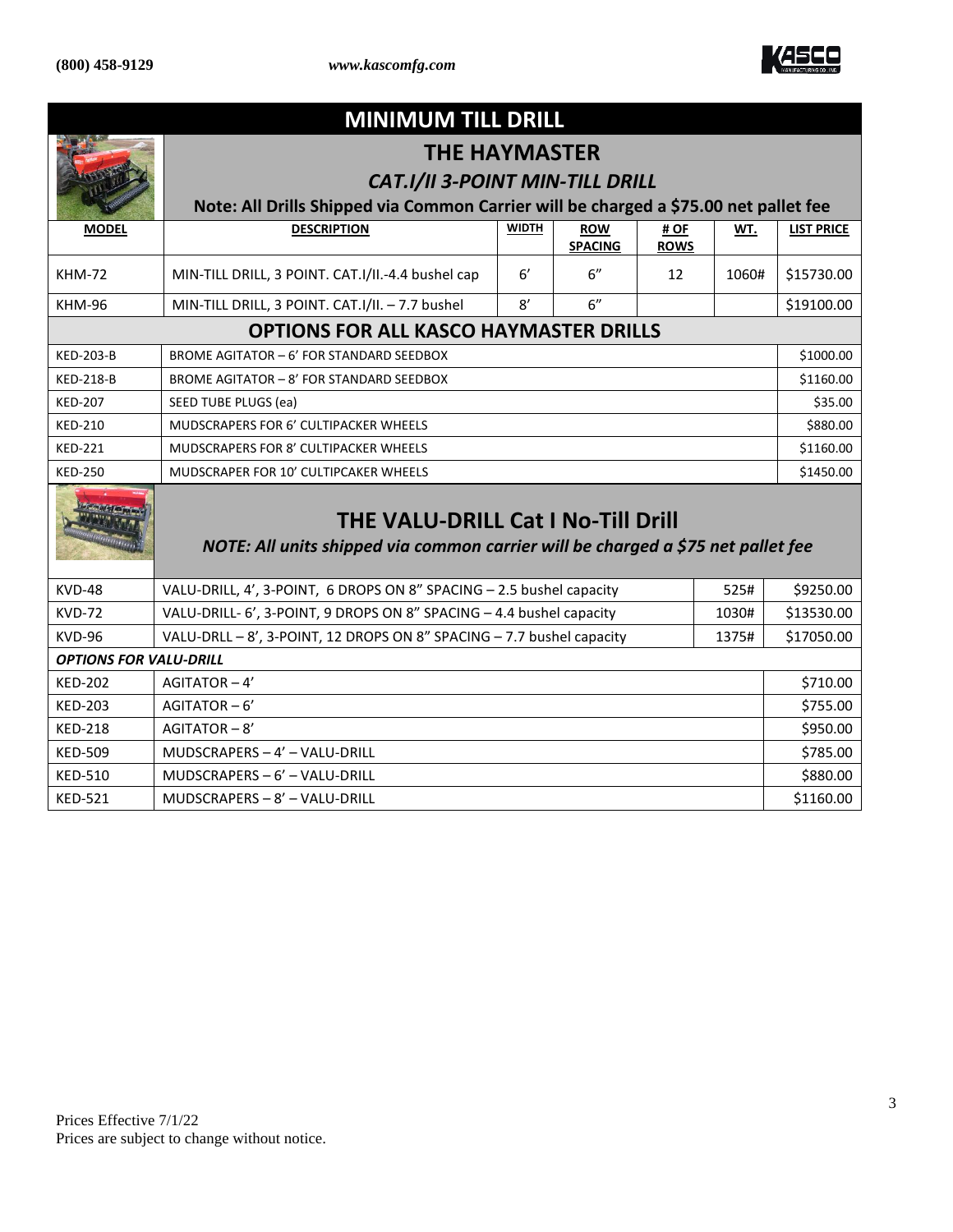|                  |                                                                                                                               |                        |                |                     |           | <u>VASCO</u>      |
|------------------|-------------------------------------------------------------------------------------------------------------------------------|------------------------|----------------|---------------------|-----------|-------------------|
|                  | 5775                                                                                                                          |                        |                |                     |           |                   |
|                  |                                                                                                                               |                        |                |                     |           |                   |
|                  | <b>THE ECO-DRILL</b>                                                                                                          |                        |                |                     |           |                   |
|                  | <b>CAT.I/II 3-POINT NO-TILL DRILL</b><br>Note: All Drills Shipped via Common Carrier will be charged a \$75.00 net pallet fee |                        |                |                     |           |                   |
| <b>MODEL</b>     | <b>DESCRIPTION</b>                                                                                                            | <b>WIDTH</b>           | <b>ROW</b>     | # OF                | WT.       | <b>LIST PRICE</b> |
|                  |                                                                                                                               |                        | <b>SPACING</b> | <b>ROWS</b>         |           |                   |
| <b>KED-72</b>    | NO-TILL DRILL, 3 POINT. CAT.I/II.-4.4 bushel cap                                                                              | $6^{\prime}$           | 8''            | 9                   | 1600#     | \$15950.00        |
| KED-96           | NO-TILL DRILL, 3 POINT. CAT.I/II. - 7.7 bushel                                                                                | 8'                     | 8''            | 12                  | 2060#     | \$19100.00        |
| <b>KED-120</b>   | NO-TILL DRILL, 3 POINT. CAT. II - 15 bushel cap                                                                               | 10'                    | 8''            | 15                  | 2650#     | \$23700.00        |
|                  |                                                                                                                               | <b>THE VERSA-DRILL</b> |                |                     |           |                   |
|                  | <b>3-POINT OR ATV PULL-TYPE NO-TILL DRILL</b>                                                                                 |                        |                |                     |           |                   |
|                  |                                                                                                                               |                        |                |                     |           |                   |
|                  | Note: All Drills Shipped via Common Carrier will be charged a \$75.00 net pallet fee                                          |                        | <b>ROW</b>     |                     |           |                   |
| <b>MODEL</b>     | <b>DESCRIPTION</b>                                                                                                            | <b>WIDTH</b>           | <b>SPACING</b> | # OF<br><b>ROWS</b> | WT.       | <b>LIST PRICE</b> |
| <b>KVGT-489</b>  | NO-TILL DRILL, 3-POINT, CAT.I. 2.5 Bushel Cap.                                                                                | 4'                     | 9''            | 5                   | 700#      | \$10150.00        |
| <b>KVGT-728</b>  | NO-TILL DRILL, 3-POINT, CAT.I - 4.4 Bushel Cap.                                                                               | 6'                     | 8''            | 9                   | 1225#     | \$15620.00        |
| <b>KVGA-489</b>  | ATV PULL-TYPE DRILL - ELECTRIC LIFT                                                                                           | 4'                     | q''            | 5                   | 800#      | \$12320.00        |
|                  | <b>OPTIONS FOR ALL KASCO ECO-DRILLs and VERSA-DRILL NO-TILL DRILLS</b>                                                        |                        |                |                     |           |                   |
| <b>KED-202</b>   | AGITATOR - 4' FOR STANDARD SEEDBOX                                                                                            |                        |                |                     |           | \$710.00          |
| <b>KED-203</b>   | AGITATOR - 6' FOR STANDARD SEEDBOX                                                                                            |                        |                |                     |           | \$755.00          |
| <b>KED-218</b>   | AGITATOR - 8' FOR STANDARD SEEDBOX                                                                                            |                        |                |                     |           | \$950.00          |
| <b>KED-350</b>   | <b>AGITATOR-10' FOR STANDARD SEEDBOX</b>                                                                                      |                        |                |                     |           | \$1210.00         |
| <b>KED-202-B</b> | BROME AGITATOR - 4' FOR STANDARD SEEDBOX                                                                                      |                        |                |                     |           | \$895.00          |
| <b>KED-223-B</b> | BROME AGITATOR - 5' FOR STANDARD SEEDBOX                                                                                      |                        |                |                     |           | \$950.00          |
| KED-203-B        | BROME AGITATOR - 6' FOR STANDARD SEEDBOX                                                                                      |                        |                |                     |           | \$1000.00         |
| <b>KED-218-B</b> | BROME AGITATOR - 8' FOR STANDARD SEEDBOX                                                                                      |                        |                |                     |           | \$1155.00         |
| KED-350-B        | BROME AGITATOR - 10' FOR STANDARD SEEDBOX                                                                                     |                        |                |                     |           | \$1430.00         |
| <b>KED-204</b>   | LEGUME BOX $-4'$                                                                                                              |                        |                |                     |           | \$2560.00         |
| <b>KED-205</b>   | LEGUME BOX $-6'$                                                                                                              |                        |                |                     |           | \$388000          |
| <b>KED-217</b>   | LEGUME BOX-8'                                                                                                                 |                        |                |                     |           | \$4500.00         |
| <b>KED-401</b>   | LEGUME BOX-10'                                                                                                                |                        |                |                     |           | \$6250.00         |
| <b>KED-214</b>   | WARM SEASON GRASS BOX WITH AGITATOR - 4'                                                                                      |                        |                |                     |           | \$3890.00         |
| <b>KED-213</b>   | WARM SEASON GRASS BOX WITH AGITATOR - 6'                                                                                      |                        |                |                     |           | \$6215.00         |
| <b>KED-220</b>   | WARM SEASON GRASS BOX WITH AGITATOR - 8'                                                                                      |                        |                |                     |           | \$8100.00         |
| <b>KED-207</b>   | SEED TUBE PLUGS (ea)                                                                                                          |                        |                |                     |           | \$35.00           |
| <b>KED-209</b>   | <b>MUDSCRAPERS FOR 4' CULTIPACKER WHEELS</b>                                                                                  |                        |                |                     |           | \$780.00          |
| <b>KED-210</b>   | MUDSCRAPERS FOR 6' CULTIPACKER WHEELS                                                                                         |                        |                |                     |           | \$880.00          |
| <b>KED-221</b>   | MUDSCRAPERS FOR 8' CULTIPACKER WHEELS                                                                                         |                        |                |                     | \$1155.00 |                   |
| <b>KED-250</b>   | MUDSCRAPER FOR 10' CULTIPCAKER WHEELS                                                                                         |                        |                |                     | \$1460.00 |                   |
| <b>KED-215</b>   | SEED HOPPER DIVIDERS                                                                                                          |                        |                |                     | \$85.00   |                   |
| <b>KED-222</b>   | PULL TYPE OPTION FOR 8' DRILLS (INCLUDES TRANSPORT WHEELS, TONGUE, LIGHTS)                                                    |                        |                |                     |           | \$5500.00         |
| <b>KED-249</b>   | PULL TYPE OPTION FOR 6' DRILLS (INCLUDES TRANSPORT WHEELS, TONGUE; NO LIGHTS)                                                 |                        |                |                     | \$4700.00 |                   |
| <b>KED-581</b>   | PULL TYPE OPTION FOR 10' DRILLS (INCLUDES TRANSPORT WHEEL, TONGUE, LIGHTS)                                                    |                        |                |                     |           | \$6350.00         |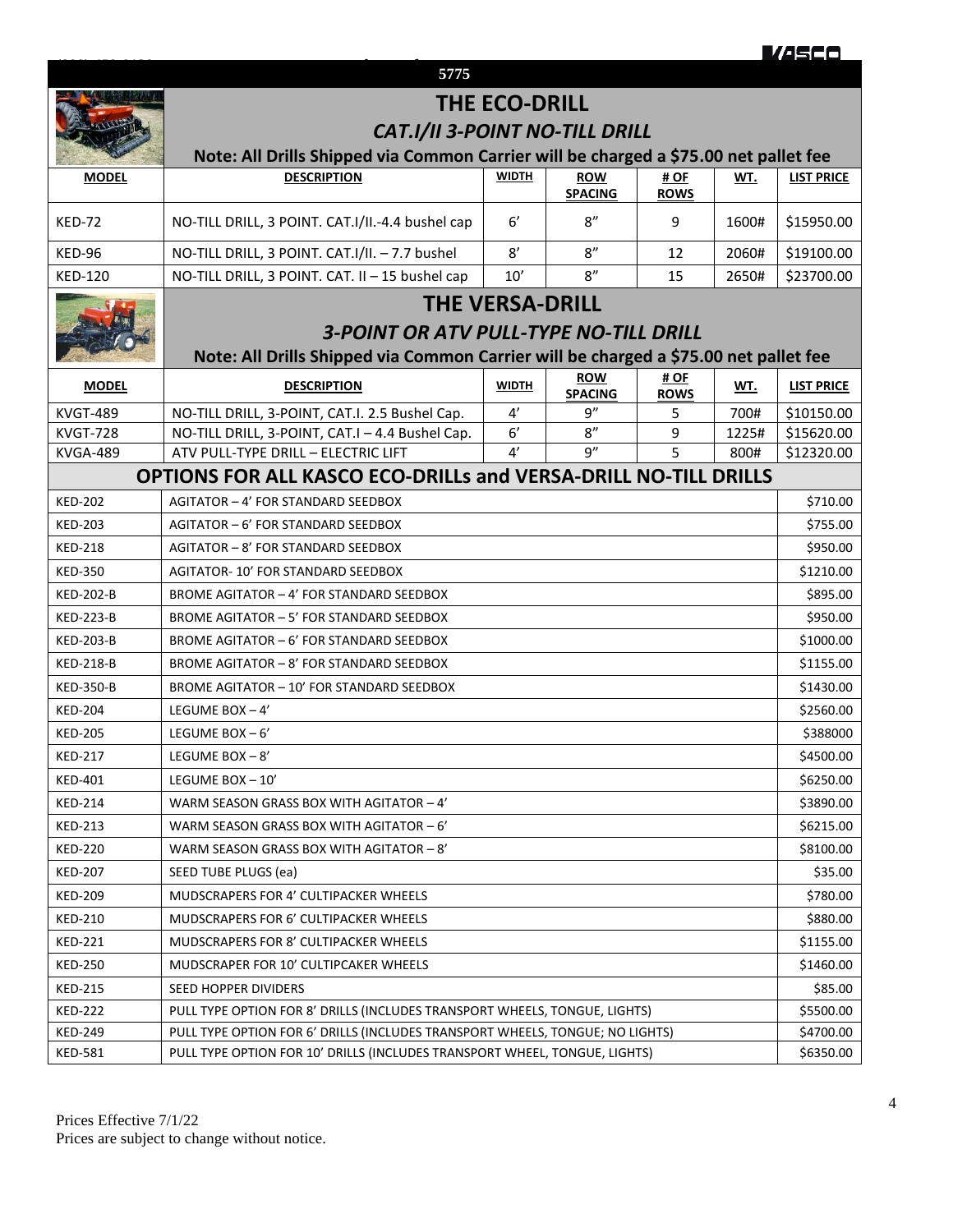

|                                                                                                                                                    | <b>VARI-MAXX FOOD PLOT TOOL</b>                                                                                             |              |              |           |                   |
|----------------------------------------------------------------------------------------------------------------------------------------------------|-----------------------------------------------------------------------------------------------------------------------------|--------------|--------------|-----------|-------------------|
|                                                                                                                                                    | NOTE: All units shipped via common carrier will be charged a \$75 net pallet fee                                            |              |              |           |                   |
| <b>MODEL</b>                                                                                                                                       | <b>DESCRIPTION</b>                                                                                                          |              |              | WEIGHT    | <b>LIST PRICE</b> |
| <b>KVM-486</b>                                                                                                                                     | 4' OVERSEEDER WITH 6" SPACING. 2.5 bushel capacity.                                                                         |              |              | 960#      | \$6600.00         |
| KVM-606                                                                                                                                            | 5' OVERSEEDER WITH 6" SPACING. 3.3 bushel capacity                                                                          |              |              | 1080#     | \$9650.00         |
| <b>KVM-726</b>                                                                                                                                     | 6' OVERSEEDER WITH 6" SPACING. 4.4 bushel capacity                                                                          |              |              | 1480#     | \$11900.00        |
| KVM-966                                                                                                                                            | 8' OVERSEEDER WITH 6" SPACING. 7.7 bushel capacity                                                                          |              |              | 1795#     | \$15730.00        |
|                                                                                                                                                    | THE PLOTTERS' CHOICE FOOD PLOT PLANTER<br>NOTE: All units shipped via common carrier will be charged a \$75 net pallet fee. |              |              |           |                   |
| <b>MODEL</b>                                                                                                                                       | <b>DESCRIPTION</b>                                                                                                          | <b>ROWS</b>  | <b>WIDTH</b> | WT        | <b>LIST PRICE</b> |
| KPCA-48                                                                                                                                            | ATV PULL-TYPE SEEDER/DRILL. INCLUDES 12 VOLT LIFT<br>MECHANISM - 2.5 bushel capacity                                        | $4 - ON 10"$ | 4'           | 950#      | \$9050.00         |
| KPCA-60-H                                                                                                                                          | UTV (Side-by-Side) PULL-TYPE SEEDER/DRILL. INCLUDES<br>ELECTRIC-OVER-HYDRUALIC MECHANISM - 3.3 bushel                       | $7 - on 8"$  | 5'           | 1250#     | \$14025.00        |
| KPCT-48                                                                                                                                            | 3-POINT DRILL/ SEEDER - 2.5 bushel capacity                                                                                 | $4 - ON 10"$ | $4^{\prime}$ | 660#      | \$6990.00         |
| KPCT-60                                                                                                                                            | 3-POINT DRILL/ SEEDER - 3.3 bushel capacity                                                                                 | 7-ON 8"      | $5'$         | 850#      | \$9400.00         |
| KPCT-72                                                                                                                                            | 3-POINT DRILL/ SEEDER - 4.4 bushel capacity                                                                                 | $9 - ON 8"$  | $6^{\prime}$ | 1325#     | \$11935.00        |
| KPCT-96                                                                                                                                            | 3-POINT DRILL/ SEEDER - 7.7 bushel capacity                                                                                 | 12- ON 8"    | 8'           | 1510#     | \$15950.00        |
|                                                                                                                                                    | <b>OPTIONS FOR VARI-MAXX AND PLOTTERS' CHOICE</b>                                                                           |              |              |           |                   |
| <b>KED-202</b>                                                                                                                                     | AGITATOR-4'                                                                                                                 |              |              |           | \$710.00          |
| <b>KED-223</b>                                                                                                                                     | AGITATOR-5'                                                                                                                 |              |              |           | \$735.00          |
| <b>KED-203</b>                                                                                                                                     | AGITATOR-6'                                                                                                                 |              |              |           | \$755.00          |
| <b>KED-218</b>                                                                                                                                     | AGITATOR-8'                                                                                                                 |              |              |           |                   |
| <b>KED-609</b>                                                                                                                                     | MUDSCRAPERS-4'                                                                                                              |              |              |           | \$780.00          |
| <b>KED-624</b>                                                                                                                                     | MUDSCRAPERS-5'                                                                                                              |              |              |           | \$840.00          |
| <b>KED-610</b>                                                                                                                                     | MUDSCRAPERS-6'                                                                                                              |              |              |           | \$880.00          |
| <b>KED-621</b>                                                                                                                                     | MUDSCRAPERS-8'                                                                                                              |              |              |           | \$1155.00         |
| JPH-810                                                                                                                                            | <b>FLOATING TOP LINK ADAPTER</b>                                                                                            |              |              |           | \$105.00          |
| <b>KED-207</b>                                                                                                                                     | SEED TUBE PLUG (ea)                                                                                                         |              |              |           | \$35.00           |
| <b>KED-215</b>                                                                                                                                     | SEED HOPPER DIVIDER (ea)                                                                                                    |              |              |           | \$85.00           |
| OPTIONAL WARM SEASON GRASS KITS for PLOTTERS CHOICE<br>(NOTE: Cannot be Retrofit to an Existing Drill/Seeder. Must be added at time of production) |                                                                                                                             |              |              |           |                   |
| INCLUDES WARM SEASON GRASS BOX WITH AGITATOR, SECONDARY CHUTE, AND 3-SPEED TRANSMISSION                                                            |                                                                                                                             |              |              |           |                   |
| <b>KWS-148</b>                                                                                                                                     | WARM SEASON GRASS KIT FOR 4' PLOTTERS CHOICE                                                                                |              |              |           | \$5500.00         |
| <b>KWS-272</b>                                                                                                                                     | WARM SEASON GRASS KIT FOR 6' PLOTTERS CHOICE                                                                                |              |              | \$7730.00 |                   |
| <b>KWS-396</b>                                                                                                                                     | WARM SEASON GRASS KIT FOR 8' PLOTTERS CHOICE                                                                                |              |              | \$9740.00 |                   |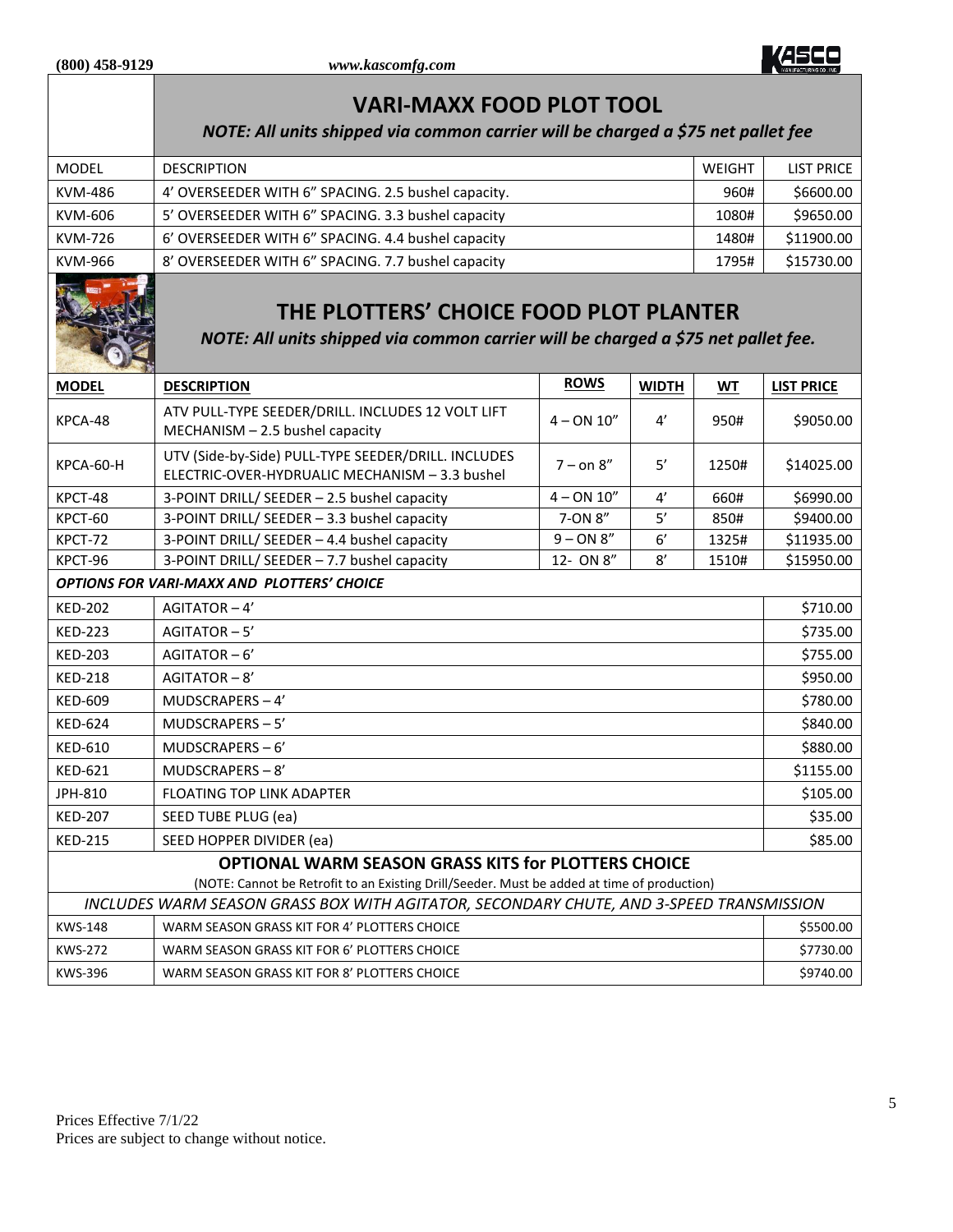

|                                                                                                                                                                                         | <b>THE VARI-SLICE OVERSEEDER</b><br><b>Available with Either 3" or 4" Coulter Spacing</b><br>Note: All Drills Shipped via Common Carrier will be charged a \$75.00 net pallet fee |            |  |  |
|-----------------------------------------------------------------------------------------------------------------------------------------------------------------------------------------|-----------------------------------------------------------------------------------------------------------------------------------------------------------------------------------|------------|--|--|
| <b>KOSL-483</b>                                                                                                                                                                         | 4' OVERSEEDER WITH 3" SPACING- 2.5 bushel capacity<br>990#                                                                                                                        | \$7150.00  |  |  |
| <b>KOSL-484</b>                                                                                                                                                                         | 4' OVERSEEDER WITH 4" SPACING-2.5 bushel capacity<br>960#                                                                                                                         | \$6435.00  |  |  |
| <b>KOSP-483</b>                                                                                                                                                                         | 4' OVERSEEDER WITH 3" SPACING, ATV PULL TYPE -2.5 bushel capacity<br>1090#                                                                                                        | \$9545.00  |  |  |
| <b>KOSP-484</b>                                                                                                                                                                         | 4' OVERSEEDER WITH 4" SPACIN, ATV PULL TYPE -2.5 bushel capacity<br>1060#                                                                                                         | \$8750.00  |  |  |
| KOS-603                                                                                                                                                                                 | 5' OVERSEEDER WITH 3" SPACING -3.3 bushel capacity<br>1140#                                                                                                                       | \$10370.00 |  |  |
| KOS-604                                                                                                                                                                                 | 5' OVERSEEDER WITH 4" SPACING, - 3.3 bushel capacity<br>1080#                                                                                                                     | \$9560.00  |  |  |
| <b>KOS-723</b>                                                                                                                                                                          | 6' OVERSEEDER WITH 3" SPACING-4.4 bushel capacity<br>1530#                                                                                                                        | \$12680.00 |  |  |
| <b>KOS-724</b>                                                                                                                                                                          | 6' OVERSEEDER WITH 4" SPACING-4.4 bushel capacity<br>1480#                                                                                                                        | \$11875.00 |  |  |
| KOS-963                                                                                                                                                                                 | 8' OVERSEEDER WITH 3" SPACING- 7.7 bushel capacity<br>1860#                                                                                                                       | \$16530.00 |  |  |
| KOS-964                                                                                                                                                                                 | 8' OVERSEEDER WITH 4" SPACING- 7.7 bushel capacity<br>1795#                                                                                                                       | \$15785.00 |  |  |
| KOS-1203                                                                                                                                                                                | 10' OVERSEEDER WITH 3" SPACING-15 bushel capacity<br>2550#                                                                                                                        | \$22495.00 |  |  |
| KOS-1204                                                                                                                                                                                | 10' OVERSEEDER WITH 4" SPACING-15 bushel capacity<br>2460#                                                                                                                        | \$21395.00 |  |  |
|                                                                                                                                                                                         | <b>OPTIONS FOR KASCO VARI-SLICE OVERSEEDERS</b>                                                                                                                                   |            |  |  |
| <b>KED-202</b>                                                                                                                                                                          | AGITATOR - 4' FOR STANDARD SEEDBOX                                                                                                                                                | \$710.00   |  |  |
| \$610.00                                                                                                                                                                                | AGITATOR - 5' FOR STANDARD SEEDBOX                                                                                                                                                | \$735.00   |  |  |
| <b>KED-223</b>                                                                                                                                                                          | AGITATOR - 6' FOR STANDARD SEEDBOX                                                                                                                                                | \$755.00   |  |  |
| <b>KED-218</b>                                                                                                                                                                          | AGITATOR - 8' FOR STANDARD SEEDBOX                                                                                                                                                | \$950.00   |  |  |
| <b>KED-350</b>                                                                                                                                                                          | AGITATOR - 10' FOR STANDARD SEEDBOX                                                                                                                                               | \$1210.00  |  |  |
| <b>KED-202-B</b>                                                                                                                                                                        | BROME AGITATOR - 4' FOR STANDARD SEEDBOX                                                                                                                                          | \$895.00   |  |  |
| <b>KED-223-B</b>                                                                                                                                                                        | BROME AGITATOR - 5' FOR STANDARD SEEDBOX                                                                                                                                          | \$950.00   |  |  |
| <b>KED-203-B</b><br>BROME AGITATOR - 6' FOR STANDARD SEEDBOX                                                                                                                            |                                                                                                                                                                                   | \$1000.00  |  |  |
| <b>KED-218</b><br>BROME AGITATOR - 8' FOR STANDARD SEEDBOX                                                                                                                              |                                                                                                                                                                                   | \$1155.00  |  |  |
| <b>KED-350-B</b><br>BROME AGITATOR - 10' FOR STANDARD SEEDBOX                                                                                                                           |                                                                                                                                                                                   | \$1430.00  |  |  |
| <b>KED-204</b>                                                                                                                                                                          | LEGUME BOX-4'                                                                                                                                                                     | \$2560.00  |  |  |
| <b>KED-205</b>                                                                                                                                                                          | LEGUME BOX $-6'$                                                                                                                                                                  | \$3880.00  |  |  |
| <b>KED-217</b>                                                                                                                                                                          | LEGUME BOX $-8'$                                                                                                                                                                  | \$4500.00  |  |  |
| <b>KED-401</b>                                                                                                                                                                          | LEGUME BOX - 10'                                                                                                                                                                  | \$6250.00  |  |  |
| <b>KED-209</b>                                                                                                                                                                          | MUDSCRAPER FOR CULTIPACKER, 4'                                                                                                                                                    | \$780.00   |  |  |
| <b>KED-624</b>                                                                                                                                                                          | MUDSCRAPER FOR CULTIPACKER, 5'                                                                                                                                                    | \$850.00   |  |  |
| <b>KED-210</b>                                                                                                                                                                          | MUDSCRAPER FOR CULTIPACKER, 6'                                                                                                                                                    | \$880.00   |  |  |
| <b>KED-221</b>                                                                                                                                                                          | MUDSCRAPER FOR CULTIPACKER, 8'                                                                                                                                                    | \$1155.00  |  |  |
| <b>KED-250</b>                                                                                                                                                                          | MUDSCRAPER FOR CULTIPACKER, 10'                                                                                                                                                   | \$1460.00  |  |  |
| <b>KED-215</b>                                                                                                                                                                          | SEED HOPPER DIVIDER (EACH)                                                                                                                                                        | \$85.00    |  |  |
| $G-230$                                                                                                                                                                                 | <b>TOP LINK CYLINDER</b>                                                                                                                                                          | \$310.00   |  |  |
| JPH-810                                                                                                                                                                                 | FLOATING TOP LINK ADAPTER                                                                                                                                                         | \$105.00   |  |  |
| OPTIONAL WARM SEASON GRASS KITS for VARI-SLICE OVERSEEDERS                                                                                                                              |                                                                                                                                                                                   |            |  |  |
| NOTE: Cannot be Retrofit to an Existing Overseeder; Must be added at time of production.<br>Includes Warm Season Grass Box with Agitator, Secondary Chute, and Three Speed Transmission |                                                                                                                                                                                   |            |  |  |
| <b>KWS-148</b>                                                                                                                                                                          | WARM SEASON GRASS KIT FOR 4' VARI-SLICE                                                                                                                                           | \$5500.00  |  |  |
| <b>KWS-172</b>                                                                                                                                                                          | WARM SEASON GRASS KIT FOR 6' VARI-SLICE                                                                                                                                           | \$7730.00  |  |  |
| <b>KWS-396</b>                                                                                                                                                                          | WARM SEASON GRASS KIT FOR 8' VARI-SLICE                                                                                                                                           | \$9740.00  |  |  |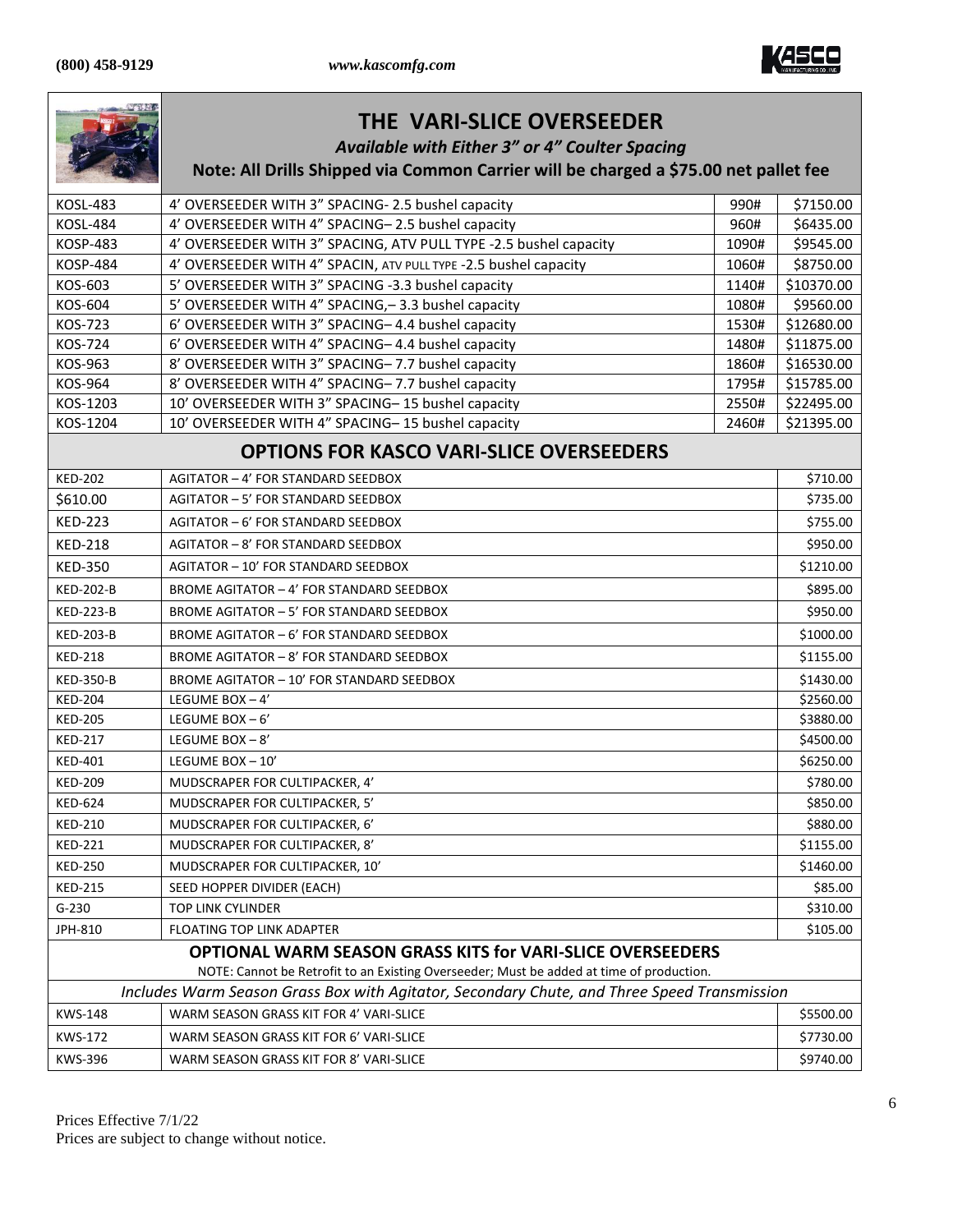



## **PIVOTING SOLID-STAND AGRICULTURAL PLANTERS**

*Primary Seeder with Dual Cultipackers*

| <b>MODEL</b>                                      | <b>DESCRIPTION</b>                                                                                                 | <b>WIDTH</b> | <b>WT</b> | <b>LIST PRICE</b> |  |
|---------------------------------------------------|--------------------------------------------------------------------------------------------------------------------|--------------|-----------|-------------------|--|
| SSP-96                                            | Solid Stand Planter, 3-point Hitch, Cat I/II                                                                       | 8'           | 1900#     | \$15675.00        |  |
| SSP-120                                           | Solid Stand Planter, 3-point Hitch, Cat I/II                                                                       | 10'          | 2300#     | \$20350.00        |  |
|                                                   | <b>OPTIONS FOR SOLID STAND PLANTERS</b>                                                                            |              |           |                   |  |
| <b>KED-218</b>                                    | AGITATOR-8'                                                                                                        |              |           | \$950.00          |  |
| <b>KED-350</b>                                    | AGITATOR-10'                                                                                                       |              |           | \$1210.00         |  |
| <b>KED-218-B</b>                                  | <b>BROME AGITATOR - 8'</b>                                                                                         |              |           | \$1155.00         |  |
| <b>KED-350-B</b>                                  | <b>BROME AGITATOR - 10'</b>                                                                                        |              |           | \$1430.00         |  |
| <b>KED-217</b>                                    | LEGUME BOX-8'                                                                                                      |              |           | \$4500.00         |  |
| <b>KED-401</b>                                    | LEGUME BOX - 10'                                                                                                   |              |           | \$6250.00         |  |
| <b>KED-698</b>                                    | MUDSCRAPER - 8' (FOR BOTH ROWS OF CULTIPACKER WHEELS)                                                              |              |           | \$2290.00         |  |
| <b>KED-690</b>                                    | MUDSTRAPER - 10' (FOR BOTH ROWS OF CULTIPACKER WHEELS)                                                             |              |           | \$2860.00         |  |
| <b>KED-330</b>                                    | <b>3-SPEED GEARBOX</b>                                                                                             |              |           | \$1100.00         |  |
|                                                   | <b>THE LANDSCAPERS' CHOICE</b><br>NOTE: All units shipped via common carrier will be charged a \$75 net pallet fee |              |           |                   |  |
| <b>KLS-48</b>                                     | SEEDER WITH DOUBLE ROW OF CULTIPACKERS -4'. 2.2 bushel capacity<br>750#                                            |              |           | \$7250.00         |  |
| <b>KLS-60</b>                                     | SEEDER WITH DOUBLE ROW OF CULTIPACKERS - 5'. 3.3 bushel capacity                                                   |              | 975#      | \$7975.00         |  |
| <b>KLS-72</b>                                     | SEEDER WITH DOUBLE ROW OF CULTIPACKERS - 6'. 4.4 bushel capacity<br>1300#                                          |              |           | \$9100.00         |  |
| <b>Optional Equipment for Landscapers' Choice</b> |                                                                                                                    |              |           |                   |  |
| <b>KLS-906</b>                                    | Skid Steer Hitch (bolt-on); Adapts to Universal Skid Steer Hitch<br>200#                                           |              |           | \$910.00          |  |
|                                                   | <b>THE SEED-n-PACK</b><br>NOTE: All units shipped via common carrier will be charged a \$75 net pallet fee         |              |           |                   |  |
| <b>KPS-48</b>                                     | SEEDER WITH SINGLE ROW OF CULTIPACKERS -4'. 2.5 bushel capacity                                                    |              | 480#      | \$5425.00         |  |
| <b>KPS-60</b>                                     | SEEDER WITH SINGLE ROW OF CULTIPACKERS- 5'. 3.3 bushel capacity                                                    |              | 600#      | \$5825.00         |  |
| <b>KPS-72</b>                                     | SEEDER WITH SINGLE ROW OF CULTIPACKERS- 6'.4.4 bushel capacity<br>740#                                             |              |           | \$6525.00         |  |
| <b>KPS-96</b>                                     | SEEDER WITH SINGLE ROW OF CULTIPACKERS-8'. 7.7 bushel capacity<br>900#                                             |              |           | \$7925.00         |  |